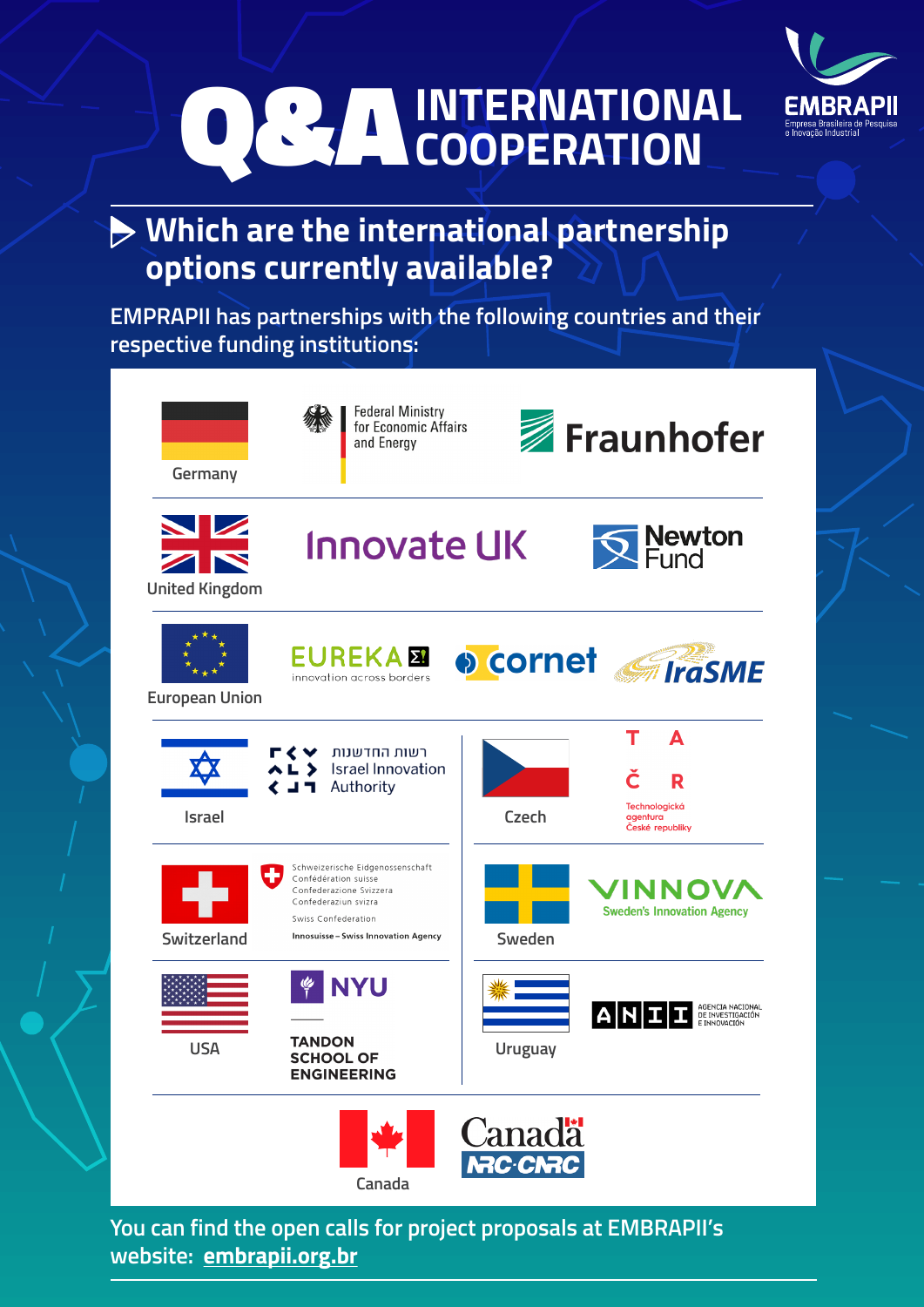

### **Which are the necessary steps in order to participate in the calls?**

**Every call has its own specific rules and regulations, which will depend on the nature of each international partnership. The content of the regulation includes deadlines, financing models, priority areas for the submission of proposals, as well as general rules. You can present a project proposal to any open call offered by the institutional partnerships established with EMBRAPII. Brazilian companies must carry out the project together with an EMBRAPII Unit, and international companies must carry out the project with the international institution of the respective partnership. EMBRAPII Units have autonomy to decide whether the development of a project is viable or not and don't need to submit proposals for approval by EMBRAPII's general office.**

**• To search for one or more international partner to develop a joint project. The company (or companies) must be from the same country as the international institution of the partnership;** 

**• To identify the EMBRAPII Unit with the proper technological competence in order to develop the project according to the technological issue raised;**

**• To present the project proposal to EMBRAPII Unit with the proper technological competence in order to develop your project;**

**• The international company must**  submit the proposal to the **international fostering institution in accordance with established rules and deadlines.**

## **Is it possible for more than one Brazilian company to participate in the same project?**

**Yes. The company is free to bring other partners to be part of the project within the EMBRAPII operational model.**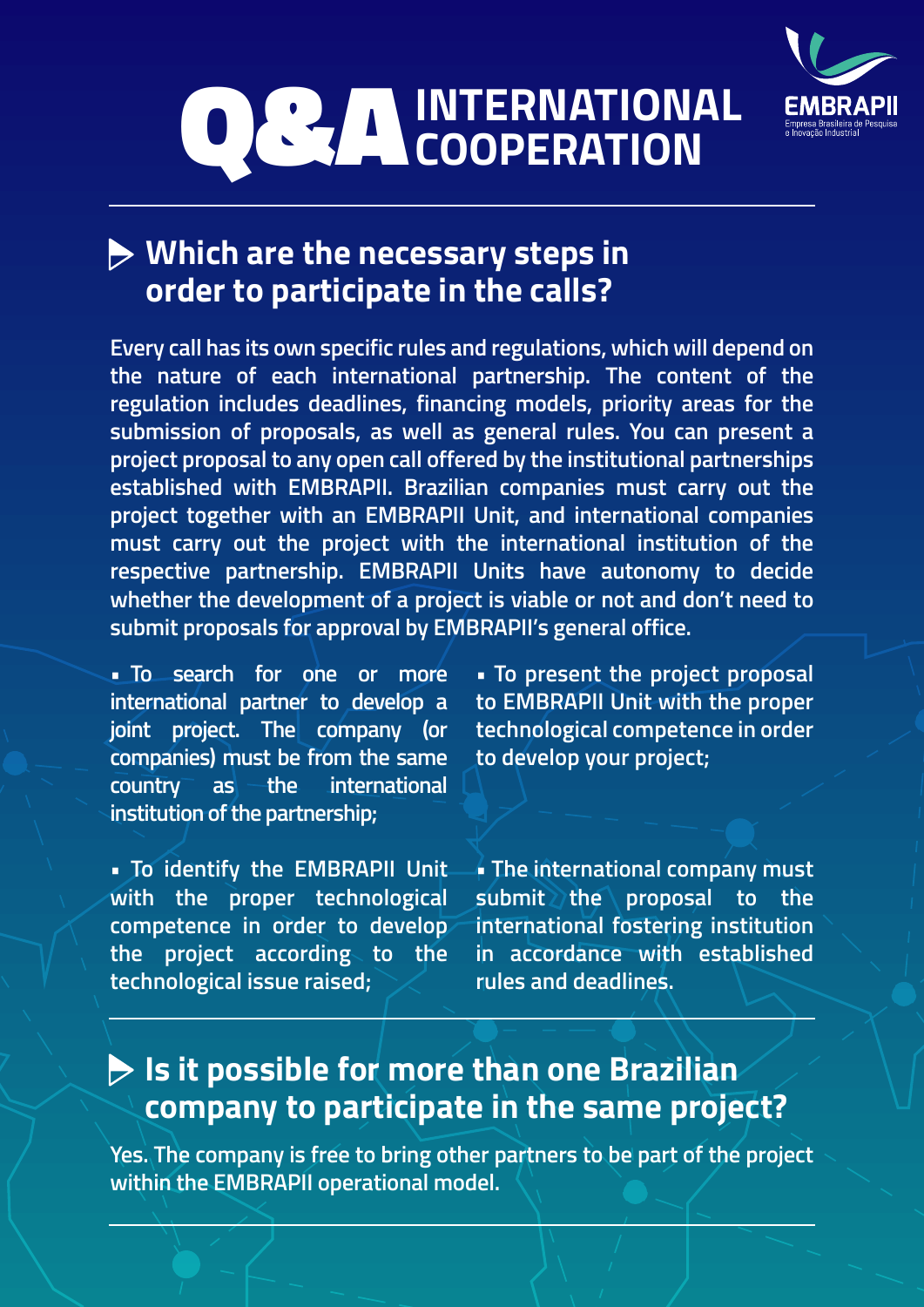

## **How to identify an EMBRAPII Unit to present the issue?**

**It is possible that more than one EMBRAPII Unit can meet this demand. It is up to the company to talk with the representatives of the Units to define which one is best suited to the project.**

## **Do I have to engage the development of the project with an EMBRAPII Unit in my region?**

**The location of the company or the EMBRAPII Unit does not matter.**

## **How to submit the proposal?**

**EMBRAPII does not require the submission of project proposals. However, some international partners require you to fill out specific forms, which are available on their websites. In the case of EMBRAPII, the proposal must be negotiated directly with the EMBRAPII Unit.**

### **What happens after the project proposal is submitted?**

**EMBRAPII and the international institution jointly analyze the proposals and select those which most relate with the call concerned in accordance with the regulation. Once the proposals are selected, they are disseminated.**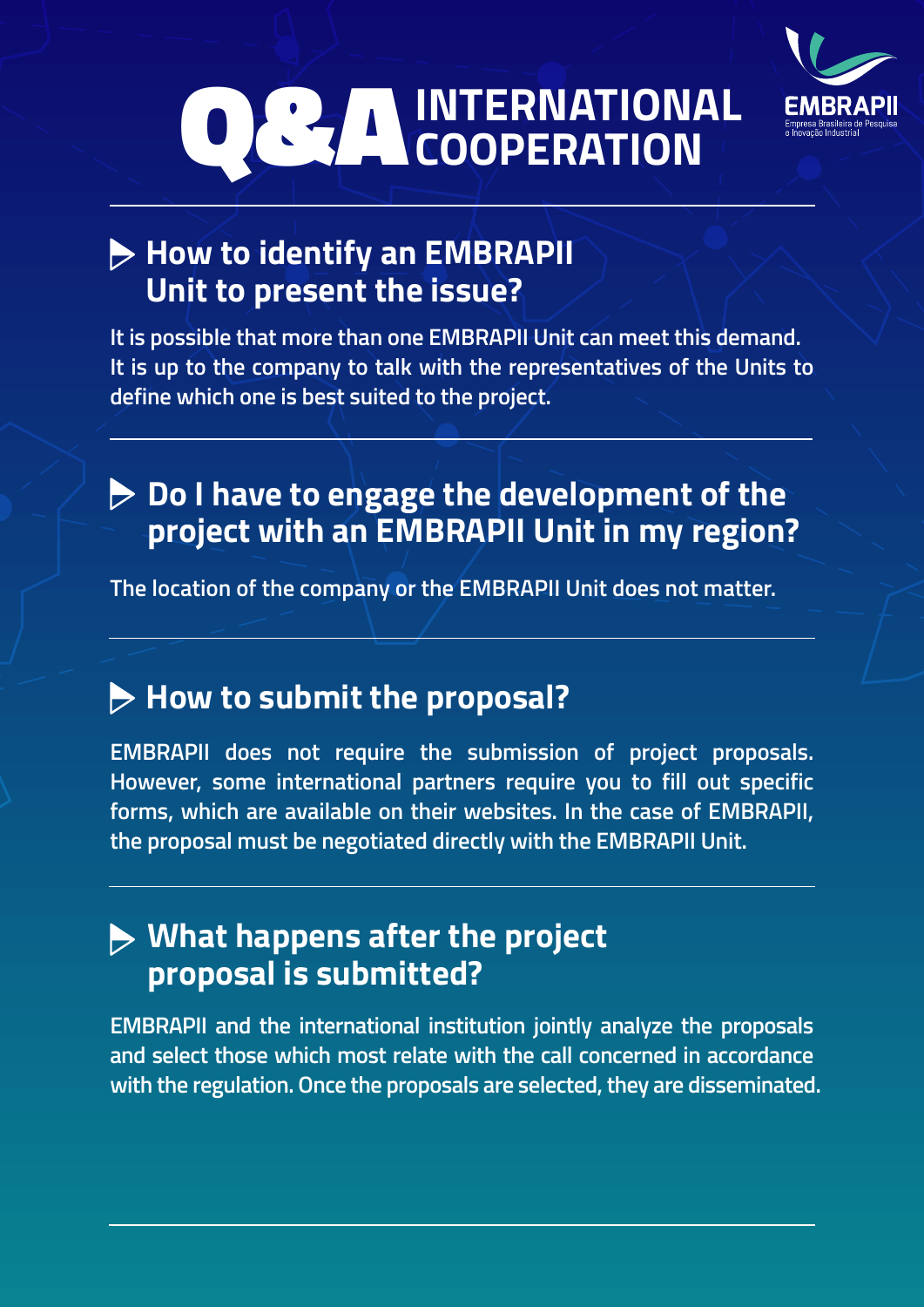

## **How to identify an international partner company?**

**EMBRAPII promotes webinars, workshops and events to make matchmaking between Brazilian and international companies so that they can share their project proposals and form partnerships.**

### **How does the financing model for international partnerships work?**

**Financing for international cooperation follows the operational model adopted by EMBRAPII for hiring Brazilian companies, which finances 1/3 of the total value of the project with non-reimbursable resources and the remaining 2/3 are financed by the Brazilian company and the EMBRAPII Unit. The part financed by the international funding institution depends on each partnership and is specified in the regulations.**

#### **What kind of expenses can be made with EMBRAPII resources?**

**Costing expenses in general such as hiring services, personnel, travel, consumables, reagents, etc. Any douts, you can send a message to inter.coop@embrapii.org.br.**

#### **Can I use EMBRAPII's resources to purchase equipment?**

**No. This kind of expense is not allowed. Any douts, you can send a message to inter.coop@embrapii.org.br.**